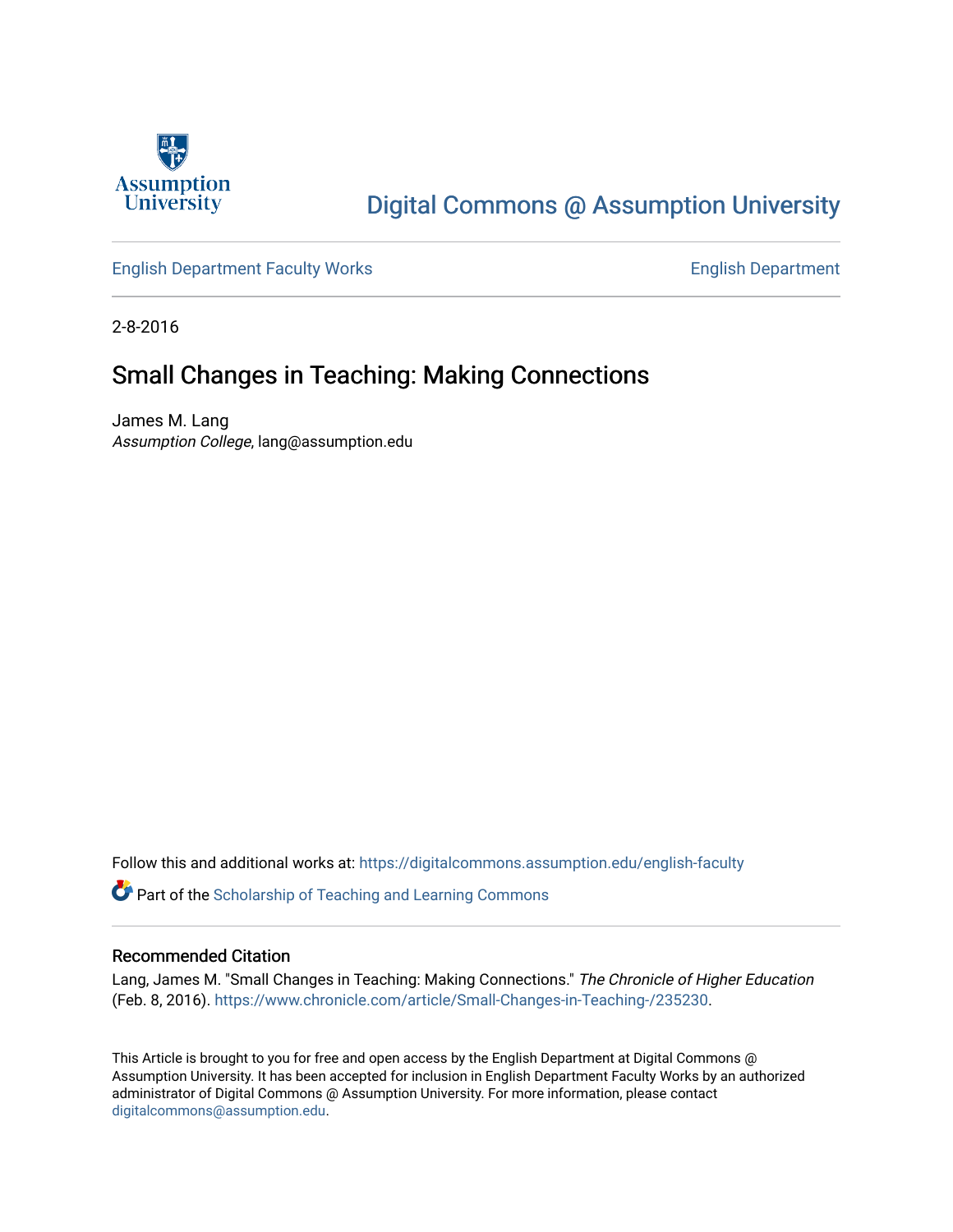ADVICE [COLUMNS](https://www.chronicle.com/section/Advice-Columns/144)

# Small Changes in Teaching: Making Connections

3 ways that faculty members can help students link course content to the world around them



By James M. Lang FEBRUARY 08, 2016

 $\begin{array}{c} \mathbf{1} \end{array}$  ast we crisp  $\epsilon$ ast week I stepped out into the backyard at 10 p.m. on a cold, crisp evening. While the dog took care of his business, my eyes wandered up to the night sky and my mind drifted to Samuel Taylor Coleridge's poem ["Frost at Midnight"](http://www.poetryfoundation.org/poem/173242): "I was reared/In the great city, pent 'mid cloisters dim,/And saw nought lovely but the sky and stars." I had just taught the poem in my British-literature survey, and Coleridge's depiction of the stars as a city-dweller's lifeline to the natural world struck me with fresh intensity.

The next morning I climbed onto the elliptical in my basement for my thrice-weekly torture session, and started watching the second episode of [Run](http://www.imdb.com/title/tt2297604/), a short-lived British television series depicting life

among London's tough underclass. As I watched a heartbreaking story about the fate of a recent immigrant to the city, I made a mental note to recommend the show to my survey students when we read Zadie Smith's short story "The Waiter's Wife" later in the semester.

#### Small Changes in Teaching



In this series, James M. Lang explores ideas on everyday classroom learning.

- [The Minutes Before Class](https://www.chronicle.com/article/Small-Changes-in-Teaching-The/234178/)
- [The First 5 Minutes of Class](https://www.chronicle.com/article/Small-Changes-in-Teaching-The/234869/)
- [Making Connections](https://www.chronicle.com/article/Small-Changes-in-Teaching-/235230/)
- [The Last 5 Minutes of Class](https://www.chronicle.com/article/Small-Changes-in-Teaching-The/235583/)
- [Giving Them a Say](https://www.chronicle.com/article/Small-Changes-in-Teaching-/235918/)
- [Space It Out](https://www.chronicle.com/article/Small-Changes-in-Teaching-/236479/)
- [Small Changes or Big Revolutions?](https://www.chronicle.com/article/Small-Changes-or-Big/236839/)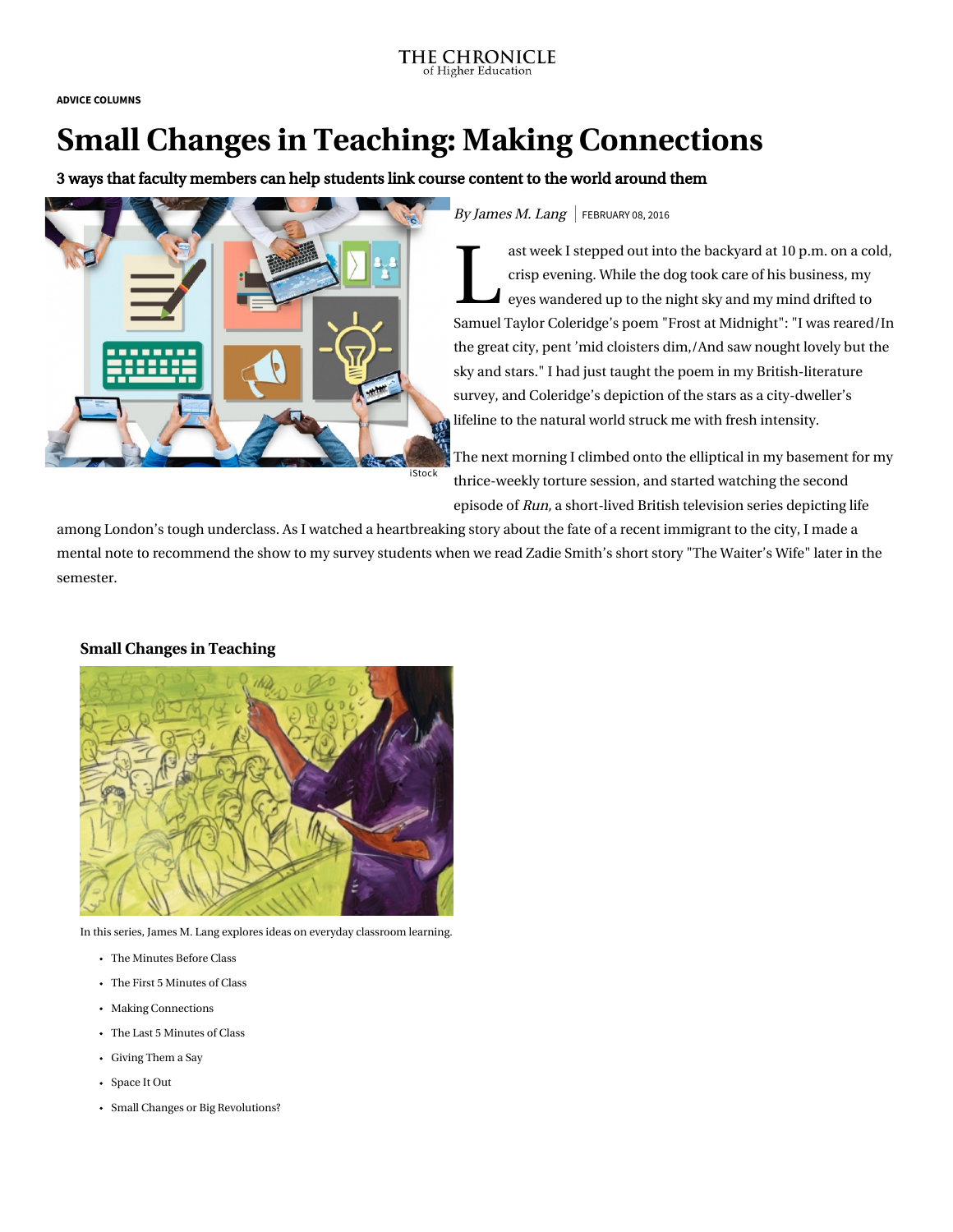Small connections between course material and everyday life pop up all the time, in almost any course I teach in my field. That probably happens regularly to you, too, both with your classes and your research projects. When we are deeply embedded in our intellectual pursuits, the world seems to orient itself around them. New connections form continually. Reading the news, watching our screens, talking with peers or our children — all of those things become moments of potential connections with our disciplinary passions.

That phenomenon, according to research in teaching and learning, is what separates you (an expert in your field) from your students (novice learners in your field).

As the authors of [How Learning Works](http://www.wiley.com/WileyCDA/WileyTitle/productCd-0470484101.html) argue, "One important way experts' and novices' knowledge organizations differ is the number or density of connections among the concepts, facts, and skills they know." Experts have thick tapestries weaving together all of the many things they know. New experiences are threaded easily into that tapestry, continually expanding and reshaping it.

By contrast, new learners tend to have information, ideas, or skills lodged in their minds in discrete, isolated places. Connections that seem obvious to us may never occur to them. New information and experiences do not automatically slot into the places where we (as the experts) might expect them to go. And while we can help by giving students suggestions for how to organize their knowledge and make connections, true learning occurs when students make new connections on their own.

If we want students to develop expertise in our fields, then, we have to help them thicken up the connections — from the first week of the semester to the fifth, from the last course they took in our discipline to this one, from the course material to their lives outside of class. The more connections they can create, the more they can begin to formulate their own ideas and gain a wider view of our fields.

In this series on small teaching changes we can make to improve student learning, I wrote first about the [moments before class starts](http://chronicle.com/article/Small-Changes-in-Teaching-The/234178) and, last month, about the [first five minutes](http://chronicle.com/article/Small-Changes-in-Teaching-The/234869) of class. Now let's look at three easy ways that faculty can help students develop thicker webs of connection with our course material.

The commonplace book. One of the earliest methods that readers and scholars used to create connections among the things they knew was the commonplace book. A unique [combination of diary and scrapbook,](https://en.wikipedia.org/wiki/Commonplace_book) commonplace books served as a repository in which people could record passages from their favorite books, treasured quotations and epigrams, inspirational Bible verses, recipes, thoughts, and almost anything else that the person wanted to preserve or remember. They were such a useful and popular item that the English philosopher [John Locke wrote a guidebook](http://pds.lib.harvard.edu/pds/view/13925922?n=5&imagesize=1200&jp2Res=.25&printThumbnails=no) for commonplace-book writers.

Commonplace books can serve the same function for students today as they did for people hundreds of years ago — helping them retain and connect what they know and what they are learning. You can ask students to use good old-fashioned notebooks or whatever digital platform you prefer (such as Evernote). The random juxtapositions that happen when people keep commonplace books not only helps with retention and connection, but it can also spur creative thinking as students see course topics intersecting with other ideas in new and original ways.

You could ask students to keep commonplace books on their own time, but see if you can reserve 10 minutes at the end of class once or twice a week for a "Connection Ten" — 10 minutes in which students can make entries in a course commonplace book, either paper or electronic. Ask them to:

- Write down the most important thing they learned that day, and why it matters to them or to society.
- List one way in which the day's course content manifests itself on campus or in their home lives.
- Identify a television show, film, or book that somehow illustrates a course concept from class.
- Describe how today's course material connects to last week's.

Make this a regular, low-stakes activity (i.e., collect their commonplace books once or twice a semester and give them a participation grade). Instead of ending class by trying to rush in one last point while students are packing up, use commonplace books to engage students directly one last time before the semester ends (more on those crucial final minutes of class in next month's column).